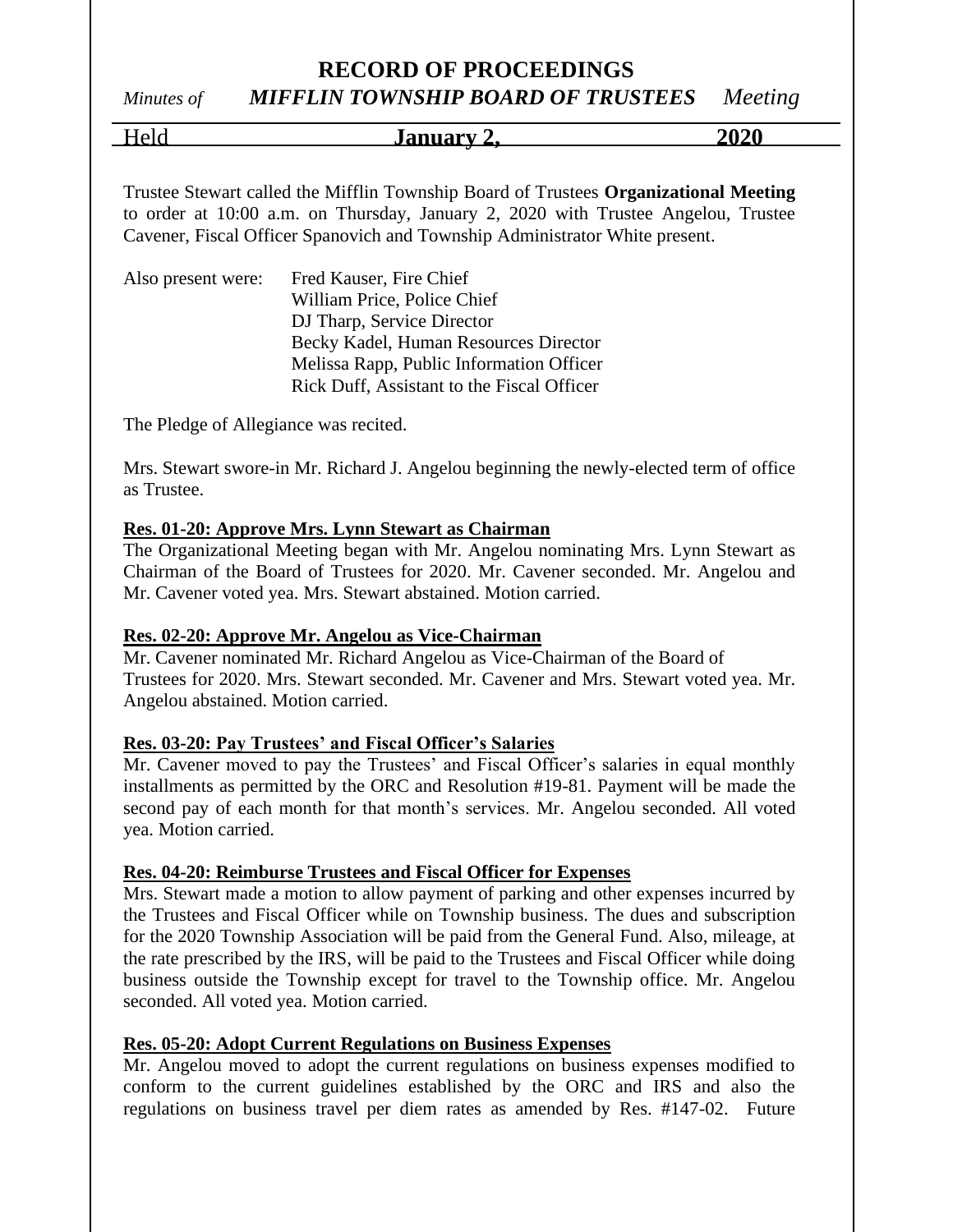# **RECORD OF PROCEEDINGS**

# *Minutes of MIFFLIN TOWNSHIP BOARD OF TRUSTEES Meeting*

Held **January 2, 2020**

modifications will be made to conform with ORC and IRS guidelines as they occur. Mr. Cavener seconded. All voted yea. Motion carried.

# **Res. 06-20: Approve Holding Regular Meetings on Third Tuesday of Each Month at 3:30 P.M. and Staff Meetings on the First Monday of Each Month at 9:00 A.M. or as Designated**

Mr. Cavener made a motion to hold the Regular Township Meetings on the third Tuesday of each month at 3:30 P.M. and Staff Meetings on the First Monday of each month at 9:00 A.M. or as designated. Mr. Angelou seconded. All voted yea. Motion carried.

# **Res. 07-20: Adopt Personnel Procedures Evidenced in Employee Handbook**

Ms. Stewart moved to adopt the current personnel procedures as evidenced by the Employee Handbook that was effective September 6, 2016 and any revisions thereof. Mr. Cavener seconded. All voted yea. Motion carried.

# **Res. 08-20: Approve Offering Insurance Package and Opt-Out Insurance Provision to Full-time Employees and Elected Officials**

Mr. Cavener moved to approve offering the Insurance Package including Health, Dental, Vision and Life and the Opt-Out Insurance Provision to Full-time Employees and Elected Officials. Mr. Angelou seconded. All voted yea. Motion carried.

## **Res. 09-20: Approve Continuing to Pick-up the Employees Retirement Contribution for OPERS and OPFPF for 2020, per current guidelines.**

Mr. Angelou moved to continue picking up the employees' retirement contribution for OPERS and OPFPF for 2020, per current guidelines. Mrs. Stewart seconded. All voted yea. Motion carried.

# **Res. 10-20: Approve ORC 505.86 as it Applies to the Rehab of Fire Damaged Properties**

Mrs. Stewart moved to approve ORC 505.86 as it applies to the rehab of Fire Damaged Properties. Mr. Cavener seconded. All voted yea. Motion carried.

## **Res. 11-20: Approve Authorizing Chairman to Sign Contracts or Vice Chairman in the Absence of the Chairman**

Mr. Cavener moved to approve authorizing the Chairman to sign contracts or the Vice Chairman in the absence of the Chairman. Mr. Angelou seconded. All voted yea. Motion carried.

Administrator White requested the approval of the 2020 temporary appropriations.

# **Res. 12-20: Approve the 2020 temporary appropriations as presented by the Township Administrator**

Mrs. Stewart moved to approve the 2020 temporary appropriations as presented by the Township Administrator. Mr. Cavener seconded. All voted yea. Motion carried.